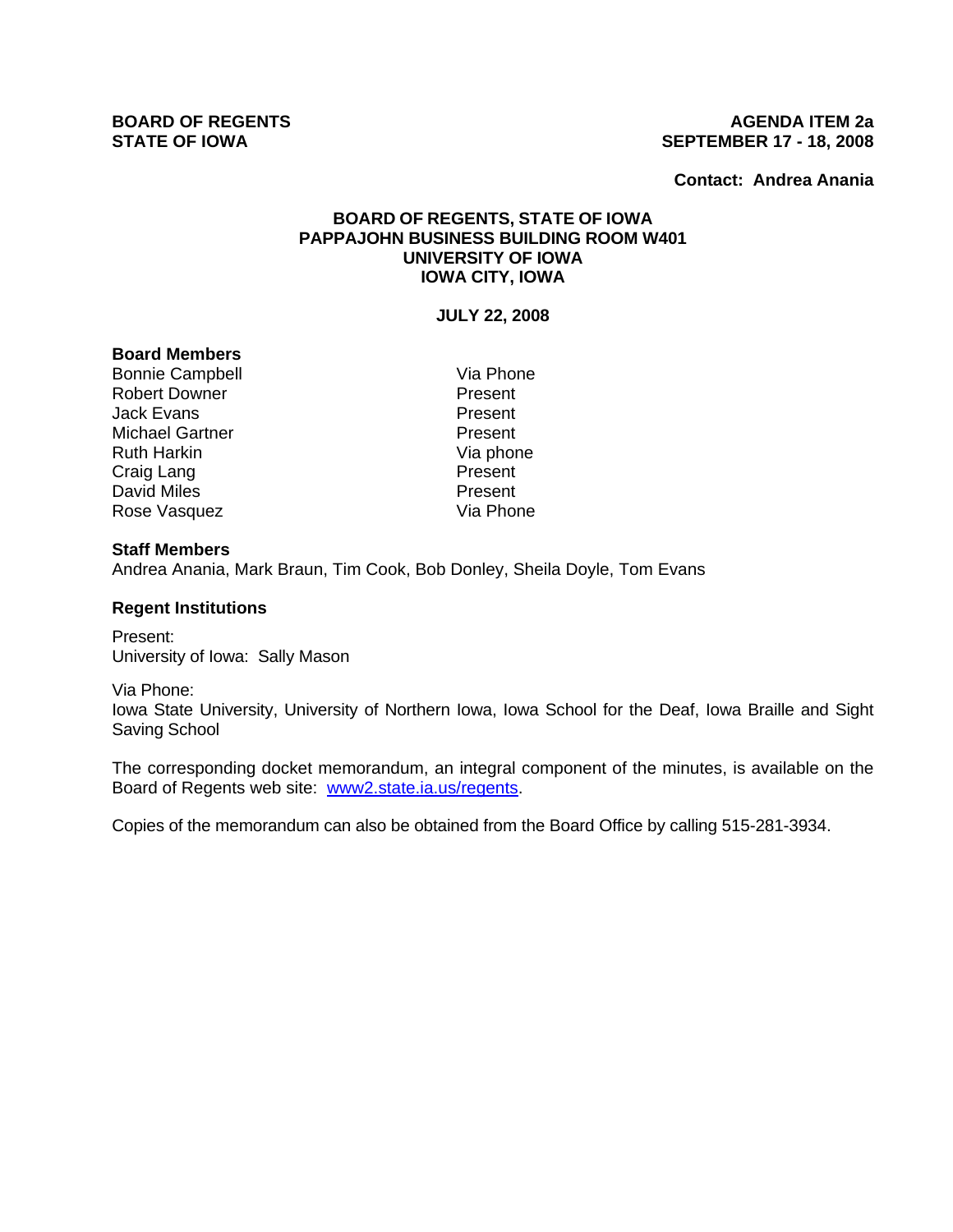**President Miles called the meeting to order at 3:05 p.m. on July 22, 2008.** 

**Establishment of an Advisory Committee to the Board of Regents to Reopen the Investigation of the University of Iowa's Compliance with Policy and Procedures While Investigating a Sexual Assault Complaint** 

Statement from President Miles:

*'On Friday of last week, I learned that the mother of the alleged victim of an assault on the University of Iowa campus sent a letter to the University in November of 2007 expressing her profound distress about the way that her daughter's case was handled by University officials.* 

*I have now read the letter, as well as a subsequent letter from May, and they are heart wrenching. At a time when her daughter desperately needed our support, from this mother's perspective, they did not find it. Both of those letters have been provided to all of the Regents.* 

*When I was told of the existence of these letters, I was dumbfounded. First, because the allegations contained in those letters placed into question the University's commitment to what must be our most important priority, the well being of each of our students. Second, because this is information that this Board should have received eight months earlier.* 

*On November 16, 2007, then Board President Michael Gartner ordered a review by the Board's*  legal counsel into the University's actions with regard to this alleged sexual assault. The President *of the University of Iowa was informed of the investigation and the full cooperation of the University was expected.* 

*In the course of the review, Board counsel interviewed numerous University of Iowa officials. Those individuals were informed that he was seeking to get a complete picture of how the University handled the assault, both to determine whether the University's policies and procedures were followed, but also to determine whether the policies themselves were appropriate or required modification.* 

*In that context, for the University to have failed to inform the Board of the existence of the letters is a serious breach of trust. The November letter should have been delivered to the Board counsel at the earliest opportunity. The questions raised in the letter deserve answers. In fact, the letter should have served as the roadmap for the Board's inquiry. The emergence of the November letter some eight months after the fact undermines the credibility of the report that counsel prepared and*  delivered to the Board on June 12<sup>th</sup> and the actions we took in response to that report. Worse, the *matter in which this has unfolded undermines confidence in the University of Iowa.* 

*In order to get to the bottom of this situation, to do right by the alleged victim and her family, and to restore confidence in the University of Iowa and the Board of Regents, I am today asking this Board to reopen the investigation into this alleged sexual assault and the actions of all University employees involved in responding to this event.* 

*An action item has been distributed to the Regents and will be distributed to the public and the press at this point."* 

President Miles read the agenda item.

*"The Task Force (Advisory Committee) is expected to follow this inquiry where it takes them and to get answers to the questions raised. Complete candor and full cooperation is expected from all employees of the University contacted in the course of this investigation.* 

*This Board owes Iowans a complete accounting and we will provide it while we will protect the legitimate privacy and other rights of the persons involved. We intend to shine a bright light on to this situation. Only by gaining a complete understanding of the events following the alleged assault can this Board respond appropriately.* 

*Pending completion of this investigation, the Board will suspend receipt of the University's response to the initial recommendations presented in the June report."*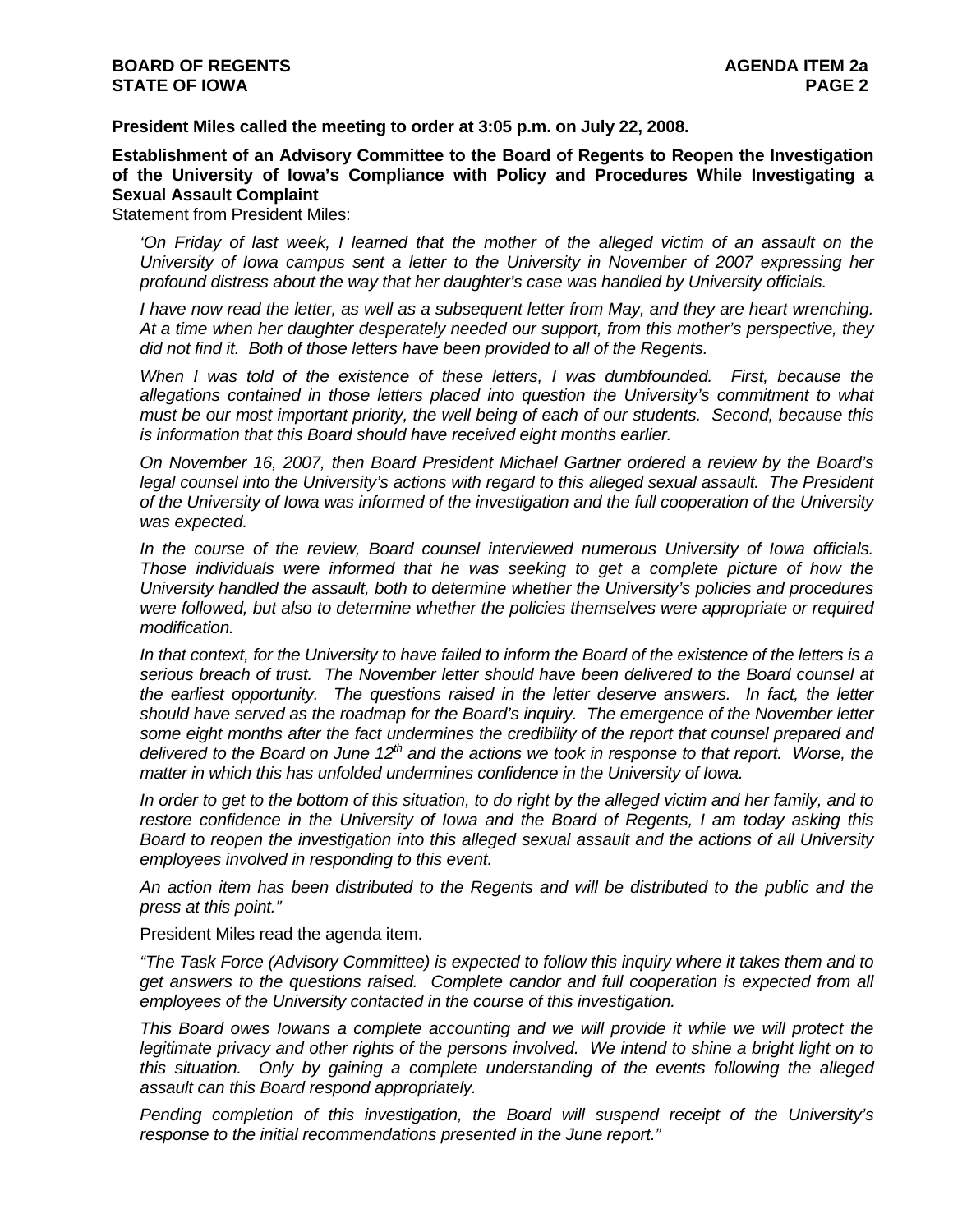Statement from President Mason:

*"Thank you, President Miles, and thank you for the opportunity to speak on this important matter.*  Let me begin by expressing my profound and sincere regret for the failure to notify you of the *letters that came to the University of Iowa from the mother of the UI student who reported being sexually assaulted last fall in Hillcrest Residence Hall. I apologize for this error and for not making certain that the board had access to all information relevant to this case.* 

*The original thinking that federal law known as FERPA, designed to protect student privacy, prevented the letters from being shared with our Board of Regents leadership is simply not tenable. There is no excuse for the failure to turn over those letters as part of the investigation that you directed the Board of Regents office to conduct in the wake of the report of the assault.* 

*I'll make it clear to all members of my administration that our obligation to maintain the privacy of student records should never be interpreted as preventing us from sharing information that you request in pursuit of your governance responsibilities.* 

*To ensure that you're able to pursue those responsibilities in this particular case, I welcome any additional process that you wish to set in motion. You'll have the full cooperation of the UI faculty, staff, and administrators. I trust that your further review will show that those involved in this case at the UI worked hard to follow the established policies and procedures under very difficult circumstances. I welcome and I look forward to insight that will provide opportunities to improve our policies, our processes, and the execution of both.* 

*Once you've completed your work on this case, I intend to engage independent outside expertise to examine our overall handling of all sexual assault cases. The results will be informed by best practices in higher education, and the expert and his or her findings will be shared with the Board. We must, and we will, demonstrate that we continue to be an institution with integrity and with abhorrence to violence. While we can hope that we'll never again have to deal with such tragic and horrific cases, hard experience teaches us that we must be prepared.* 

*Finally, I offer my heartfelt sympathy to the young woman and her family for the stress, the trauma, and the sense of abandonment that they've expressed. From my observations of this situation throughout, I can say, honestly and sincerely, that many people tried very, very hard to help and be helpful. Good intentions, and even good actions, cannot, however, make up for what has happened.* 

Let me close again with my apology for the failure to provide this information to the Board. *Thank you."* 

President Miles thanked President Mason.

Regent Gartner asked if a legal hold has been put on all documents. General Counsel Tom Evans said that step had not been taken. In response to Regent Gartner's question, General Counsel Evans said that it could be recommended or demanded that documents be held for the impending investigation. In response to Regent Gartner suggestion, Regent Downer directed that it be done.

Regent Downer said that, to make sure that the Board and its staff receive information from the institutions necessary to perform their jobs, he interprets item 1d broadly to include responses to Board Office inquiries relating to other areas within the institutions. President Miles agreed that the charge should be interpreted broadly.

In response to a question from Regent Gartner, President Miles said that this Advisory Committee should interpret the charge broadly and be unfettered in terms of what it believes are sound recommendations to bring to the Board, even if it requires legislative action.

President Miles thanked Regents Campbell, Harkin, and Downer for their willingness to serve and noted that they are uniquely qualified to represent the interest of Iowans.